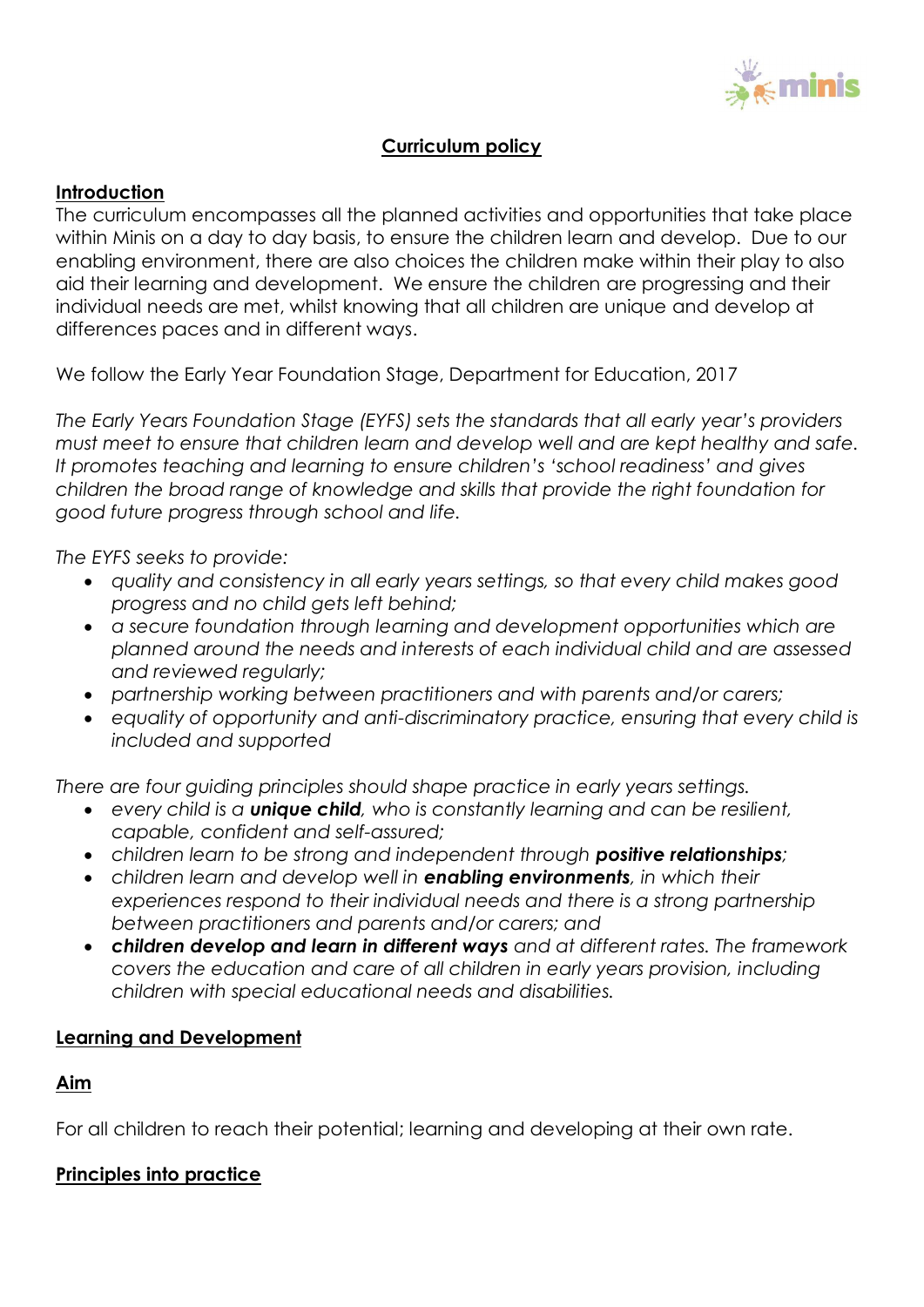

- We use the EYFS on a daily basis. Focusing on the PRIME areas (for under 3's) and PRIME and SPECIFIC areas (for over 3's) to provide a balanced curriculum, using play as a vehicle for learning.
- We consider the learning intentions for each activity, so our objective is clear
- We differentiate our planning to meet the needs of all children
- We promote equality of opportunity / inclusion
- We provide early intervention for children who require additional support
- We work in partnership with parents/carers
- We, based on observations, evaluations, tracking and assessments, plan challenging activities to help children progress and meet their next steps
- We provide both child led and adult led activities for the children to engage with
- We have a key person approach to develop close supportive relationships and bonds between adults and children
- We plan for British Values through our routine, circle times, activities and within our day to day practice.
- We provide a safe learning environment
- The children go outside each morning and afternoon
- We ensure team are regularly observed and give feedback to ensure continuous learning and improvement in their practice. We also train the team at monthly team meetings, to ensure their continuous learning.
- All team are responsible for being part of planning for the children

# **Prime Areas**

Personal, social and emotional development Physical development Communication and language development

## **Specific Areas**

**Literacy Mathematics** Understanding the world Expressive arts and design

# **Our Planning Cycle**

## **Short Term Planning**

Each room plans weekly, this is completed throughout the week at the point of evaluation. The planning focuses on the learning intentions for the week, the activities and opportunities provided to support the children to meet the intentions, focus children for key activities, adult and child led opportunities, planning for outside learning and daily circle times.

We use Connect to monitor and record the children's learning and development. Using tablets in the rooms the team can take photos, observe and link findings to Development Matters. Each day the manager will review the observations, which are then published for the parents to see and will form part of the child's learning journey profile. Observations that do not meet the standards or expectations of MM will be sent back to team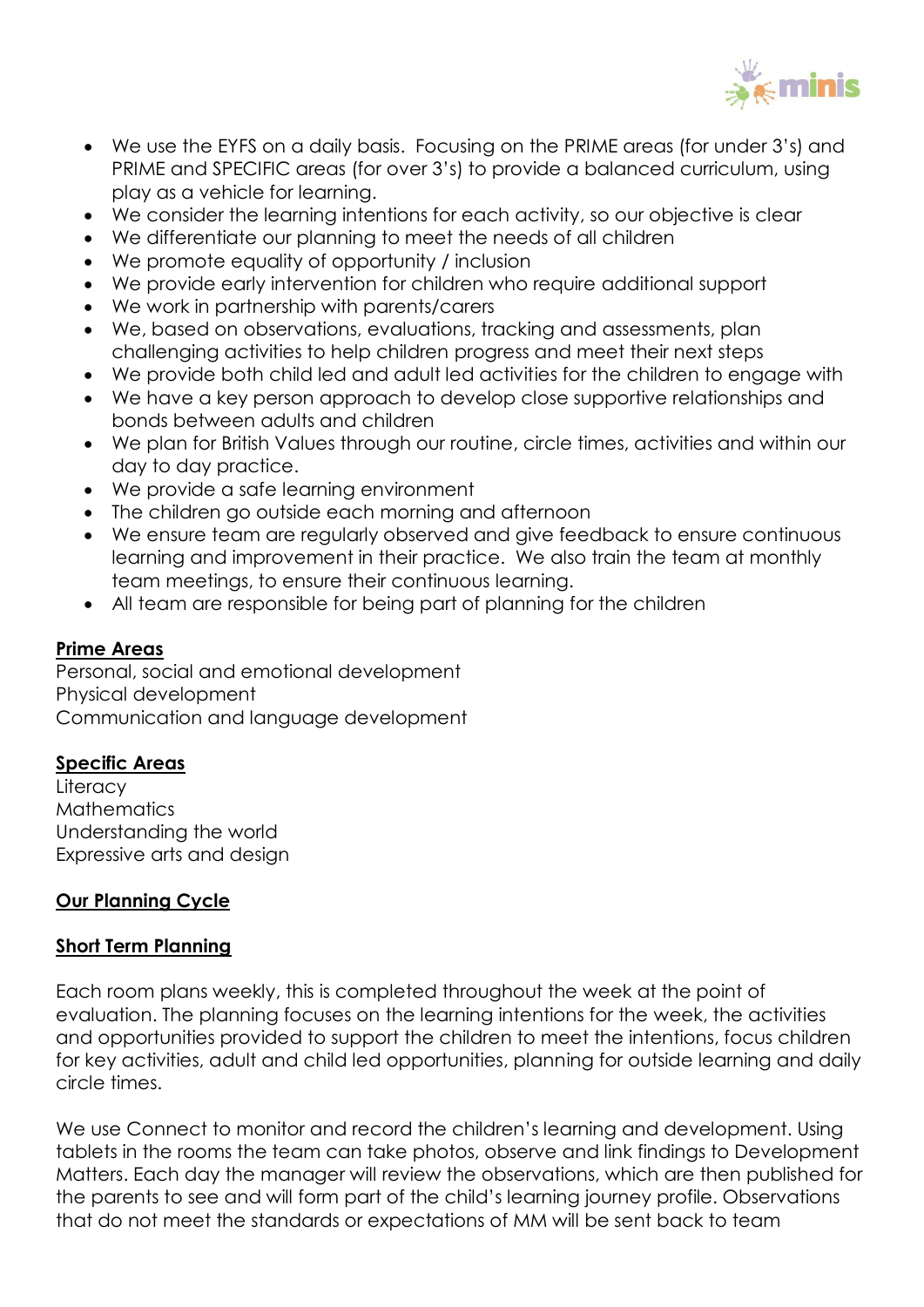

members to edit. This quality control ensures high quality and continuity amongst the team.

Each child has a Profile detailing their learning journey. Profiles link to the stages of learning in Development Matters and each exceeding observation is included in the profile along with all assessments, tracking and baselines. Profiles are ordered chronologically to diarise each child's development. The Key Worker is responsible to ensure that their key children's profiles are kept up to date and provide a helpful tool in the planning of next steps for each child.

From the medium term planning each room has in place a Next Steps Board, which details the identified areas of learning and development for each child by their key worker. This ensures that all team are aware of each child's next steps and in the absence of their key worker can still be supported.

Each team have a Weekly Room Meeting, led by the room leader. During this meeting matters arising, children's news and planning focuses are shared. This ensured good communication amongst the team and meets the needs of all children.

#### **Medium Term Planning**

#### **Baseline Assessment**

When a child starts the nursery, a baseline is created to give an insight into the child's starting point when they joined the nursery. From which MM is able measure the impact of planning and delivery of learning opportunities against. Every child has a baseline assessment completed 6 weeks after starting at the nursery. This will be followed by termly reviews and assessments to ensure that we are meeting the needs of every child and recording the impact of our work.

#### **Tracking**

In order to monitor the progress of each child their development is tracked on a termly basis, during January, April and September. This enables team to assess the progress made and supports the assessment where next steps are created to support further learning.

#### **Assessments of Children's Progress**

Each term we assess the children's development to identify the progress made and assess effectiveness of planning. Assessments take place in February, June, and November. The assessment includes a detailed overview of progress across the prime and specific areas and the Characteristics of Effective Learning. Which are shared with parents during parents evening during March, July and December.

**Two-Year-Old Checks** take place in either February, June or November, whichever comes first after the child's 2nd Birthday. This report is then shared with parents during our parents evening. We ask that parents share with us the check completed by their Health Visitor and we request permission to share our report with the child's Health Visitor, to ensure partnership working in the best interests of the child.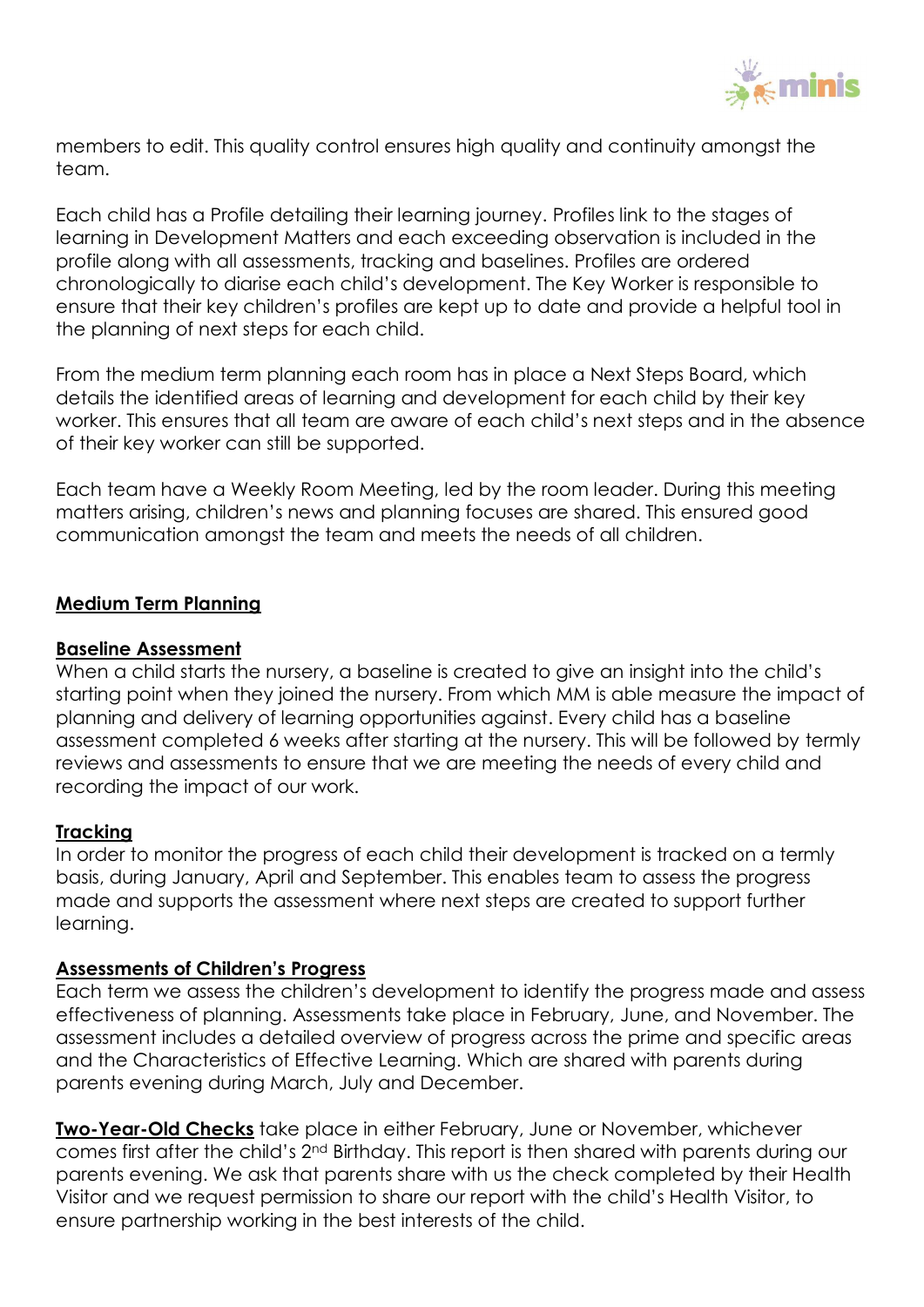

**Next Steps**; from the assessment or two-year-old check three or four next steps are identified which are shared on the Next Step Board in each room to ensure all team are aware of them and they can be incorporated into the weekly planning.

The nursery manager analyses the assessments each quarter; looking at how groups of children are progressing, e.g. boys/girls, key groups, vulnerable children etc. A written report is then given detailing the analysis findings for each room and each team member; which will link to the team CPD. This also feeds into NIP and SEF.

#### **Long Term Planning**

The NIP and SEF identify priorities and areas of improvement for the year ahead linked to the outcomes identified through the planning and assessment process.

This is supported further by an annual team training plan.

Our celebration calendar details the special occasions and events, religious and cultural, that we will focus on for the coming year. This calendar has input from the PNA, team and had consideration for the different cultures of the children attending.

Through our long term planning we ensure that British Values are interwoven into our provision throughout the year. Our Behavior Policy refers to respect and valuing each other, children are taught manners and etiquette through daily tasks such as meal times. Through charity events such as Children in Need and Comic Relief we can talk about those less fortunate and the importance of looking out for each other and caring for your neighbor. Through the celebration of events such as Armistice Day and the Queen's Birthday we can introduce patriotism.

Meeting the needs of all children, PP, SEN&D, EAL Gifted and Talented

Minis is an inclusive setting supporting children from a diverse community, we value our diverse community and believe in equal opportunities for all. We are dedicated to meeting the needs of all children and our evaluation and monitoring of assessments ensures that all children, especially our most vulnerable are well supported. We have in place a Vulnerable Children register, which is updated termly, this includes details of children with SEN&D, children eligible for Pupil Premium, children supported by Early Help or Social Care, Looked After Children and Children who have EAL and the languages they speak. Through our assessment process we are able to identify children who may be gifted and talented. Through differentiation and where appropriate PLPs we can meet the need of all children.